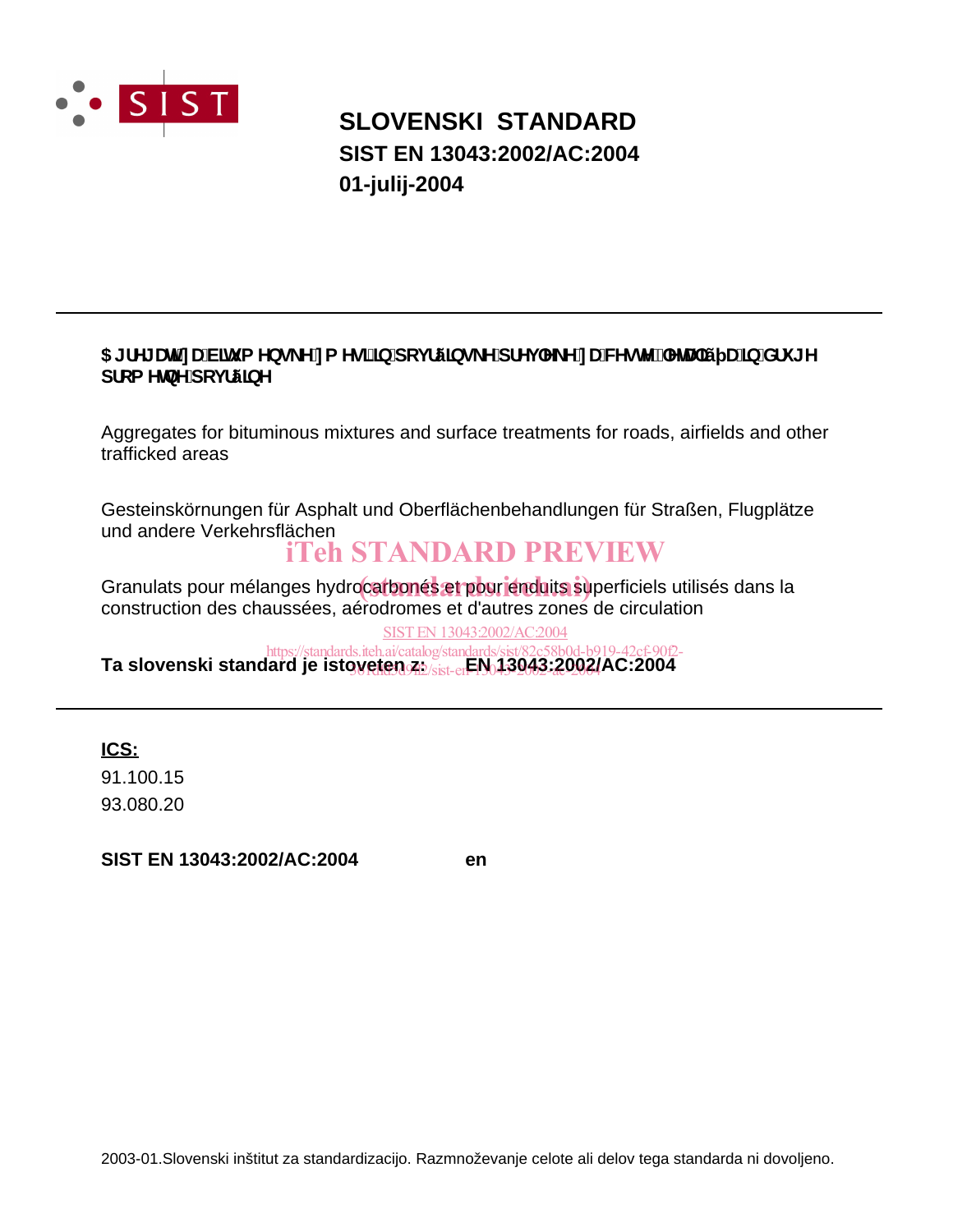# iTeh STANDARD PREVIEW (standards.iteh.ai)

SIST EN 13043:2002/AC:2004 https://standards.iteh.ai/catalog/standards/sist/82c58b0d-b919-42cf-90f2- 361dfd5d9ff2/sist-en-13043-2002-ac-2004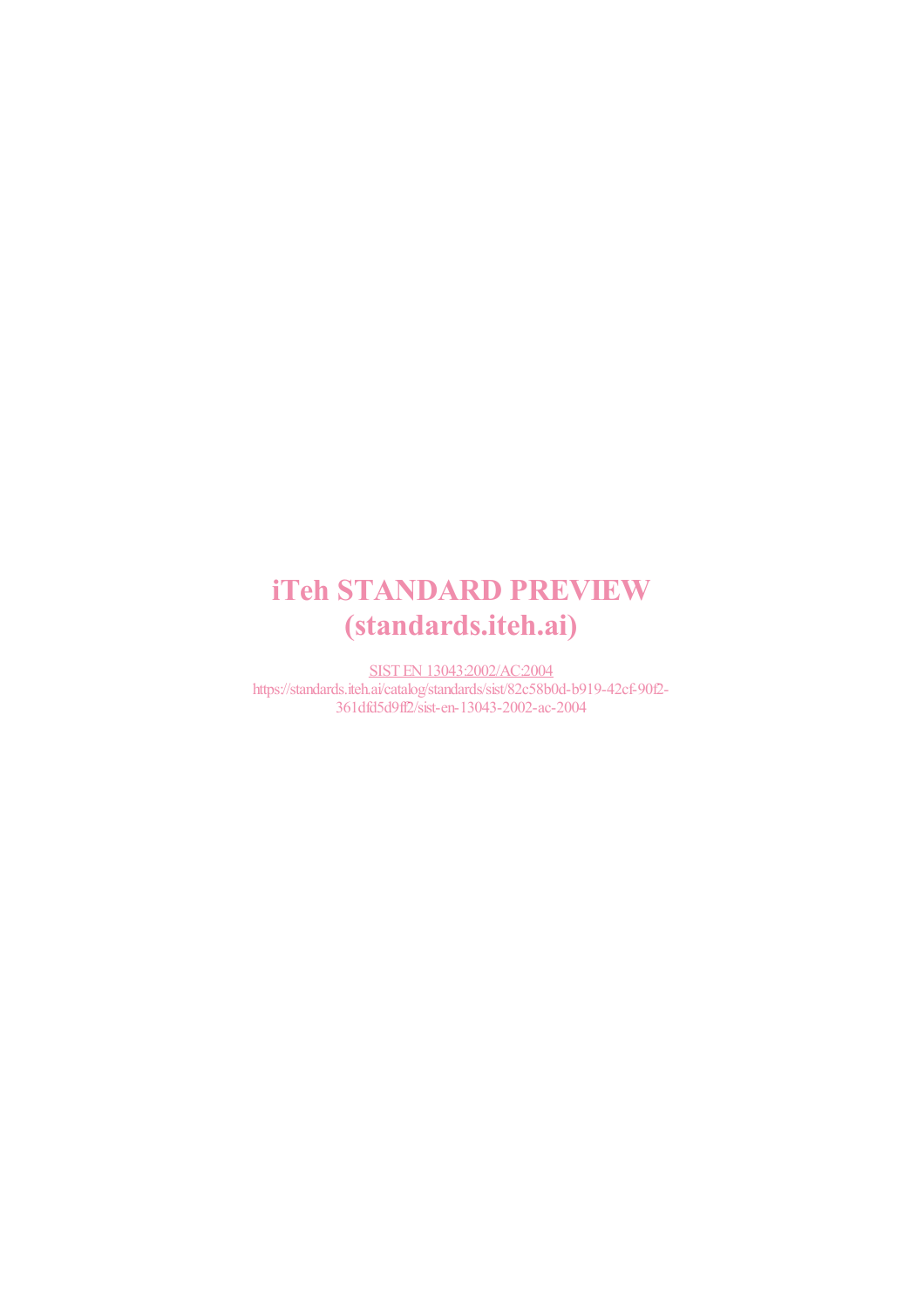### EUROPEAN STANDARD

## **EN 13043:2002/AC**

NORME EUROPÉENNE

EUROPÄISCHE NORM

May 2004

**ICS** 93.080.20; 91.100.15

English version

### Aggregates for bituminous mixtures and surface treatments for roads, airfields and other trafficked areas

Granulats pour mélanges hydrocarbonés et pour enduits superficiels utilisés dans la construction des chaussées, aérodromes et d'autres zones de circulation

Gesteinskörnungen für Asphalt und Oberflächenbehandlungen für Straßen, Flugplätze und andere Verkehrsflächen

This corrigendum becomes effective on 26 May 2004 for incorporation in the three official language versions of the EN.

Ce corrigendum prendra effet le 26 mai 2004 pour incorporation dans les trois versions linguistiques Ce comgenaum prengra eller le zo mar zou4 pour incorporation dans les<br>officielles de la EN. ITEN STANDARD PREVIEW

Die Berichtigung tritt am 26.Mai 2004 2ur Einarbeitung in die drei offiziellen Sprachfassungen der EN in Kraft.

SIST EN 13043:2002/AC:2004 https://standards.iteh.ai/catalog/standards/sist/82c58b0d-b919-42cf-90f2- 361dfd5d9ff2/sist-en-13043-2002-ac-2004



EUROPEAN COMMITTEE FOR STANDARDIZATION COMITÉ EUROPÉEN DE NORMALISATION EUROPÄISCHES KOMITEE FÜR NORMUNG

**Management Centre: rue de Stassart, 36 B-1050 Brussels** 

© 2004 CEN All rights of exploitation in any form and by any means reserved worldwide for CEN national Members. Tous droits d'exploitation sous quelque forme et de quelque manière que ce soit réservés dans le monde entier aux membres nationaux du CEN.

Alle Rechte der Verwertung, gleich in welcher Form und in welchem Verfahren, sind weltweit den nationalen Mitgliedern von CEN vorbehalten.